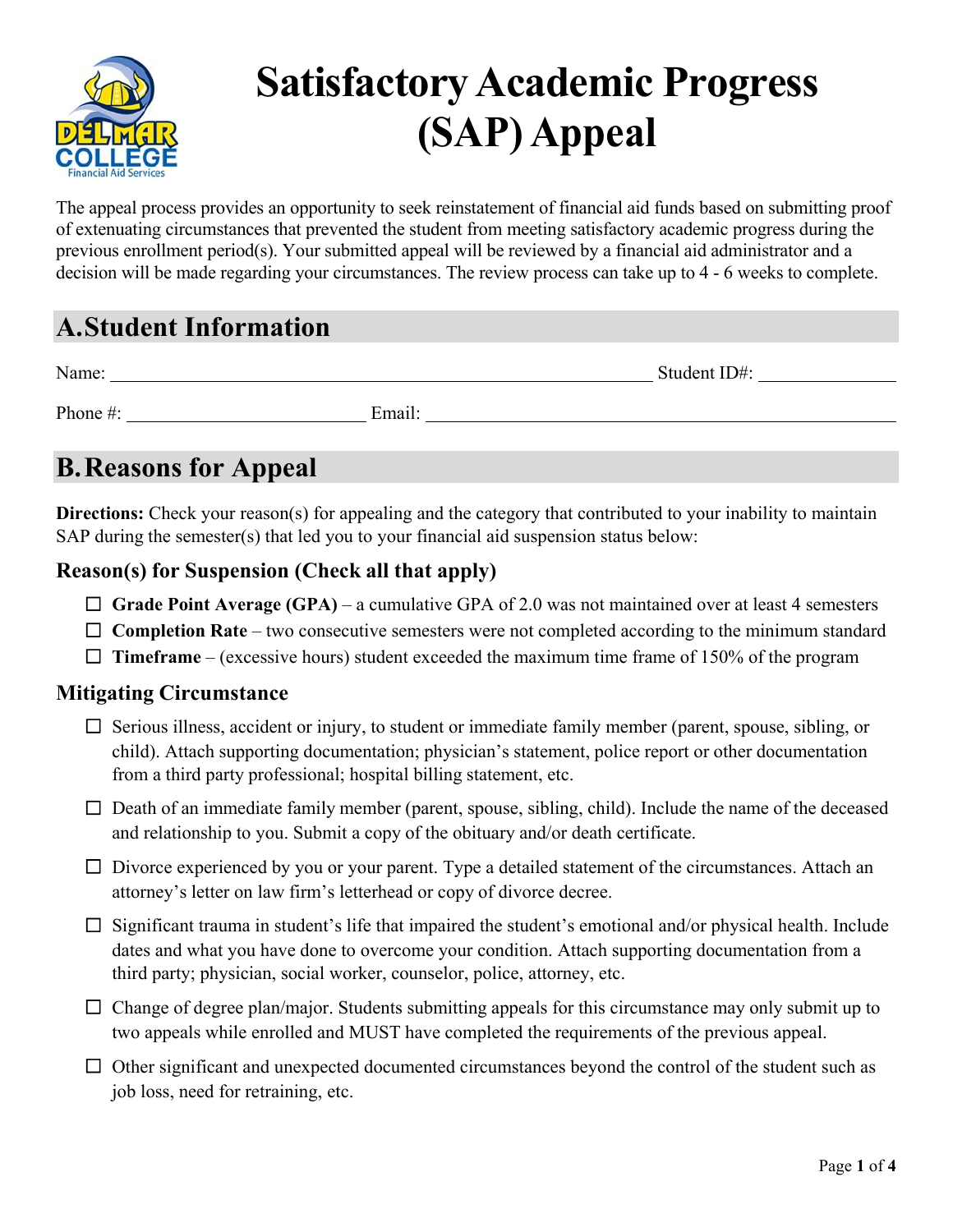## **C.Appeal Requirements**

- Attach a **TYPED** detailed statement of the circumstances checked off on the previous page. Your statement must include a timeline if you are attaching documentation to show how the event prevented you from maintaining satisfactory academic progress and what has changed in your situation that would allow you to demonstrate SAP at the next evaluation of grades.
- Attach an **Updated Academic Evaluation plan** for the major in which you are appealing for. Academic Evaluation **MUST** be completed by your Academic Advisor with a current date and signature.
- Prior to submitting your appeal, you are required to confirm the Registrar's Office has the correct/updated academic program and catalog year on file and it matches the Academic Evaluation attached.
- All students that are appealing for majors with programs that require acceptance MUST attach a **copy of their acceptance letter into said program**.
- All students who submit an appeal are required to read the Del Mar College Satisfactory Academic Progress Policy located on our homepage:<www.delmar.edu/becoming-a-viking/afford/>
- You are required to check your preferred student email on file up to 4-6 weeks after submitting your appeal.

#### **Certification and Signature**

I have read the Satisfactory Academic Progress (SAP) Policy and agree with all of the appeal requirements above. I understand that incomplete appeals will be denied, the processing time can take up to  $4 - 6$  business weeks or longer, and that registration costs will be covered by myself while this appeal is being reviewed. I understand that the financial aid administrator's decision is FINAL and cannot be overturned.

| Student's Name (Print): | Student ID#: |
|-------------------------|--------------|
|                         |              |
| Student's Signature:    | Date:        |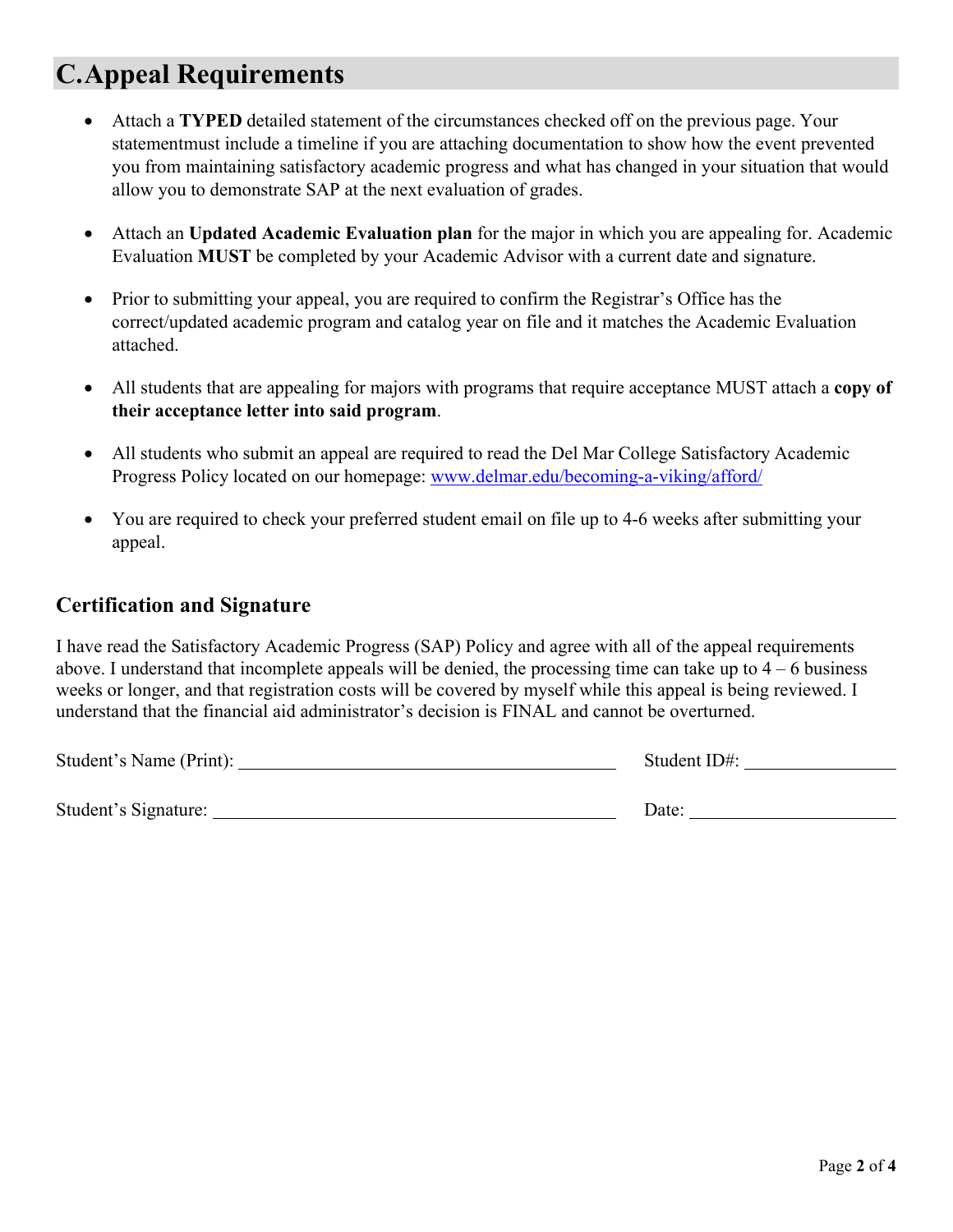## **D.Certification Statement**

- I declare under penalty of perjury that the information provided for this appeal is true and correct.
- I understand that if circumstances merit documentation, if not attached, my appeal will automatically be denied and that the submission of this appeal does not guarantee approval.
- By signing below I understand that decisions are processed on a case-by-case basis and the financial aid administrator may deny any SAP appeal. I also understand that the decision of the appeal is FINAL.
- If my appeal is **APPROVED**, by signing below I recognize that I am expected to make satisfactory academic progress as detailed in the terms and conditions letter **emailed** to my preferred email on file with the Registrar's Office. Conditions may include, but are not limited to:
	- o Not withdrawing, dropping or receiving an incomplete for current or future classes.
	- o Enrolling in ONLY credit hours recognized as required courses towards completion of my certificate/degree.
- I have confirmed with the Registrar's Office the major that I am appealing for has the correct/updated academic program on file and the catalog year matches the Academic Evaluation provided.
- I understand that I must be prepared to pay all tuition and fee costs through other sources while my appeal is being reviewed.
- I understand that any outstanding balances must be paid in full prior to submitting my appeal and that my financial aid appeal request will not waive or resolve any outstanding balances.
- I understand, if approved, there is no guarantee that my original awards (if applicable) will be reinstated.

| Student's Name (Print): | Student ID#: |  |
|-------------------------|--------------|--|
|                         |              |  |

Student's Signature: Date: Date: Date: Date: Date: Date: Date: Date: Date: Date: D